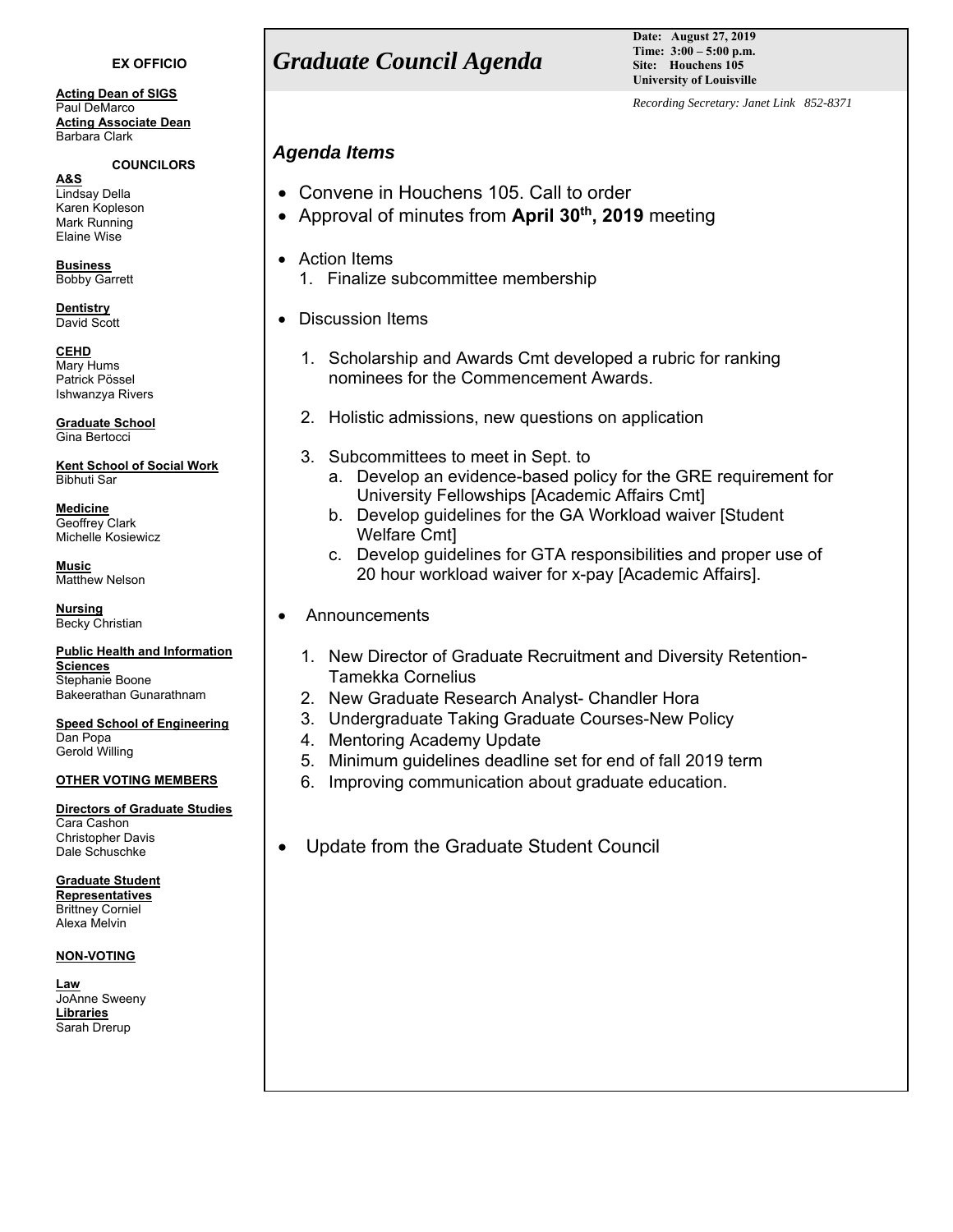### MINUTES OF THE GRADUATE COUNCIL MEETING April 30, 2019 105 Houchens

**Convene** – The meeting convened at 3:05 PM – Dr. Paul DeMarco, acting dean and acting vice provost for academic affairs of SIGS, presided.

**Ex-Officio**: Dr. Barbara Clark, Acting Associate Dean

**Members Present**: Stephanie Boone, Becky Christian, Brittney Corniel, Bakeerathan Gunarathnam, Kelsey Kaht, Janet Kelly, Karen Kopelson, Michele Kosiewicz, Patrick Pössel, Mark Running, Bibhuti Sar, Dale Schuschke, David Scott, Amber Willenborg, Gerold Willing, and Elaine Wise.

**Members Absent**: Gina Bertocci, Geoffrey Clark, Christopher Davis, Lindsay Della, Jim Fiet, Jacob Gross, Mary Hums, Matthew Nelson, Dan Popa, and Lars Smith/Colin Crawford.

**Guests:** Alexa Melvin, newly elected Graduate Student Council president.

## **Action Items:**

## **1. Approval of minutes of February 26, 2019**

Dr. DeMarco asked for review and approval of the council minutes from February 26, 2019. **MOTION** to approve by Elaine Wise; 2nd by Becky Christian. **APPROVED**.

# **2. Approval of Interdisciplinary Studies Degree Candidates**

Dr. Paul DeMarco presented five (5) students to be approved in Interdisciplinary and Graduate Studies. MOTION by Elaine Wise; 2nd by Gerold Willing. **APPROVED**.

**3. Changes in Minimum Guidelines for Graduate Education** – Dr. Barbara Clark Dr. Clark (liaison to Academic Affairs Committee) presented the document on Minimum Guidelines for Graduate Education with a MOTION for approval. She introduced Dr. Karen Kopelson and others on committee and Dr. Kopelson presented the changes to the existing guidelines for council discussion. Dr. Scott and Dr. Kopelson addressed questions to clarify some of the academic language changes. The major discussion focused on changes to Graduate faculty (Section II). Major changes in this section include:

separated graduate teaching faculty from research/student mentoring faculty.

Dr. DeMarco: We are making the distinction serving as chair of thesis committee or serving on the committee. Graduate Faculty previously included faculty who taught and faculty who mentor. Grad Faculty status comes with the eligibility to mentor. Units need to evaluate faculty consistently.

a. teaching faculty are certified but are not included as graduate faculty. Documentation of faculty teaching credentials must be maintained by the Office of the Dean of the academic unit.

b. graduate faculty status is reserved for faculty approved by units for serving on student committees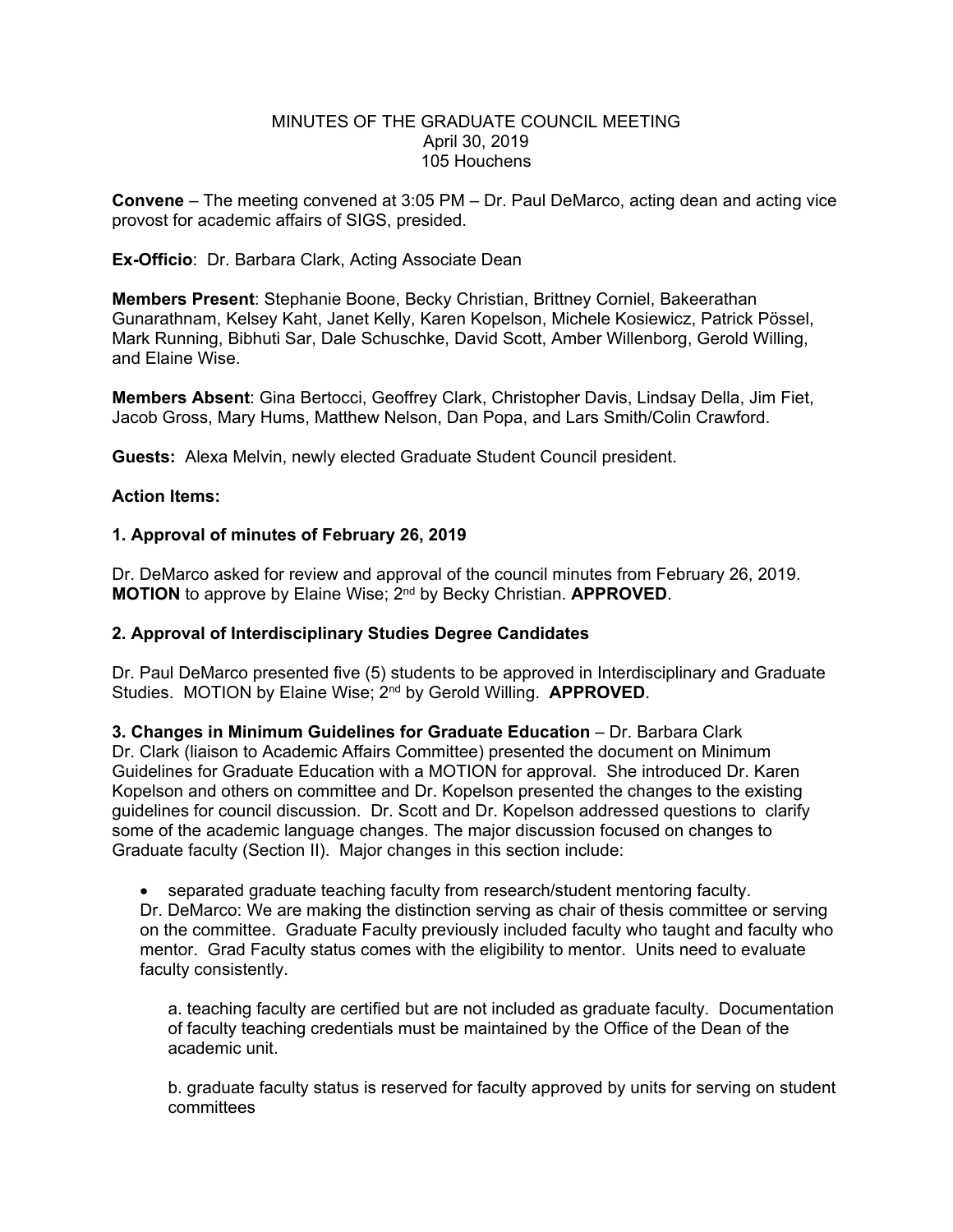c. The academic unit is responsible for publishing the criteria for graduate faculty membership (on their website)

d. Each unit will submit their graduate faculty list to the Dean of the Graduate School for publication in the Graduate Catalog.

 Question about cross-unit teaching (Gerold Willing) An amendment will be made under teaching credentials. IIA.2. to state…"*certified graduate teachers may teach in courses outside their unit with the approval of the program within that unit*…" MOTION by Elaine Wise to approve with changes; 2nd by Kelsey Kaht. **APPROVED**

# **4. Changes in Minimum Guidelines for Interdisciplinary Studies** – Dr. Barbara Clark

Change to IA7 – correction "Dean of Graduate School." (page 3). MOTION by Elaine Wise to approve with changes, including the language changes for teaching; (no  $2<sup>nd</sup>$  needed since coming from committee). **APPROVED**.

# **5. Proposed change in policy for undergraduates taking graduate courses** - Dr. DeMarco

Case study of a freshman that tried to enroll in two graduate level courses. Show that they are capable and have met certain criteria. Should they be assessed at different level? If they are taking graduate level course, then they should be assessed at the graduate level. In the language before, there was no restrictions with respect to the status or the level of the student, with respect to how may courses they could take, or with their academic standing. The intent is to tighten up the policy. Changes discussed:

- a. Require student to have sixty (60) UG credit hours (student would be junior level)
- b. Nine (9) credit hours of graduate coursework may be applied to the undergraduate degree.
- c. Any undergraduate taking a graduate level course is billed at the undergraduate level.
- d. We treat AP (Advanced Placement?/Accelerated Program) hours (transferred?) as any other hours.
- e. We can have a standing variance, if needed.

MOTION by Elaine Wise to approve; 2nd by Becky Christian. **APPROVED**.

# **Discussion Items:** Dr. DeMarco

1. Dr. DeMarco and Dr. Clark raised the topic of conflict in some programs to not require the GRE. Nursing School no longer requires GRE for application (this puts the students at potential disadvantage for being eligible for university fellowship). Scholarship & Awards Committee to discuss. Dr. DeMarco suggested the units developing a rubric. More discussion will follow on this.

# **Announcements**:

Fellowships and Diversity Awards – Dr. DeMarco reported the following:

- 28 Fellowships Awards have been awarded
- 9 Diversity Fellowship awards have been given
- Possibly a few more will be offered
- Mentoring Academy Dr. Barbara Clark
- Graduate students will mentor other students